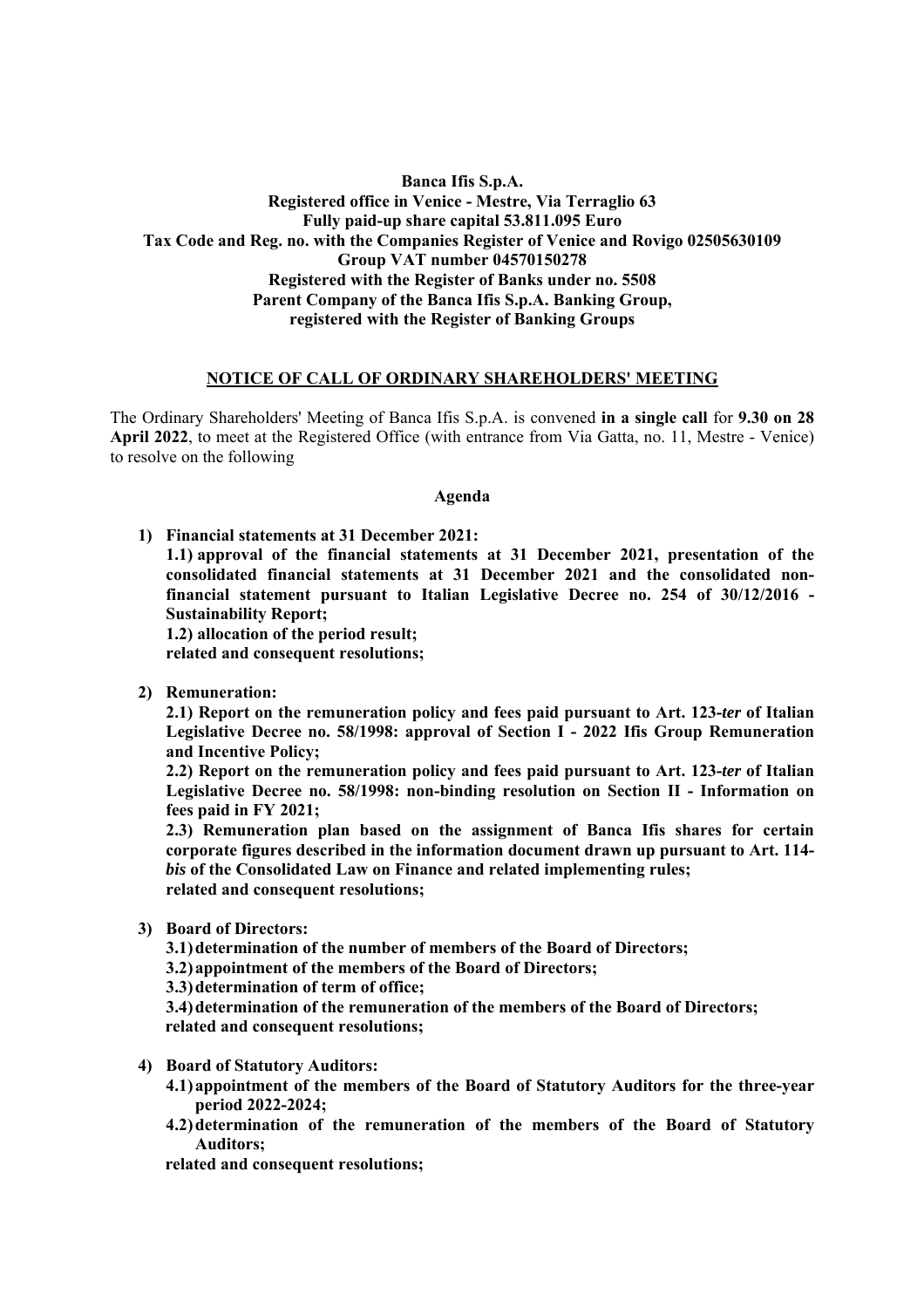- **5) Directors and Officers (D&O) third party liability insurance policy; related and consequent resolutions;**
- **6) Proposal of the Board of Statutory Auditors pursuant to Art. 13 of Italian Legislative Decree no. 39/2010 for the assignment of the statutory audit engagement for financial years 2023-2031; related and consequent resolutions;**

### **7) Engagement for the statutory audit of the accounts: integration of the fees; related and consequent resolutions.**

It should be noted that the date and/or place and/or manner of voting and/or holding of the Shareholders' Meeting, indicated in this notice of call, remain subject to compatibility with current legislation or measures issued by the competent authorities due to the ongoing Covid-19 epidemiological emergency. Any changes will be promptly notified in the same way as the publication of the notice and/or through the information channels provided for by the legislation in force over time.

It should also be noted that, in order to minimise the risks associated with the current health emergency, the Company has decided to avail itself of the option provided by Art. 106 of Decree Law no. 18 of 17 March 2020, concerning "Measures to strengthen the National Health Service and economic support for families, workers and businesses related to the epidemiological emergency from COVID-19" (converted with amendments by Law no. 27/2020), the effectiveness of which was lastly extended to the Shareholders' Meetings to be held by 31 July 2022, by Art. 3, paragraph 1, of Decree Law no. 228 of 30 December 2021, as converted by Law no. 15/2022, (the "**Decree**"), to rule that attendance at the Shareholders' Meeting and the exercise of voting rights by shareholders shall take place exclusively through the representative appointed pursuant to Article 135-*undecies* of Italian Legislative Decree no. 58/1998 (as subsequently amended, the "**Consolidated Law on Finance**"), to whom proxies or sub-proxies may also be conferred pursuant to Art. 135-*novies* of the Consolidated Law on Finance, and access to the meeting premises by shareholders or their proxies other than the above-mentioned designated representative is precluded for the entitled persons, also (or exclusively) through the use of remote connection systems that allow their identification, according to the methods individually communicated to them, in compliance with the current and applicable provisions, without the need for the Chairman and the Secretary/Notary to be in the same place.

#### **Share capital and voting rights**

The share capital amounts to 53.811.095,00 Euro, represented by 53.811.095 ordinary shares with a nominal amount of 1,00 Euro each.

Shares are indivisible. Each gives the right to one vote with the exception of treasury shares held in portfolio at the date of the Meeting.

As at the date of publication of this notice, the Company holds 339.139 treasury shares (equal to 0,630% of the share capital), whose voting right is suspended pursuant to Art. 2357-*ter*, paragraph 2 of the Italian Civil Code. Therefore, as of the date of this notice, there are 53.471.956 voting rights exercisable at the Meeting. However, treasury shares are counted in the capital for the purpose of calculating the shares required for the constitution and resolutions of the Shareholders' Meeting.

On the website www.bancaifis.it (Section "Corporate Governance/Shareholders' Meeting") (Shareholders' Meeting - Banca Ifis) details are provided on the amount of the share capital and its composition.

#### **Eligibility to attend and vote**

The eligibility to attend and exercise the voting right at the Shareholders' Meeting - that may only be exercised through the designated representative - is certified by the specific communication to be requested by each entitled subject to its own depositary intermediary, sent to the Company by the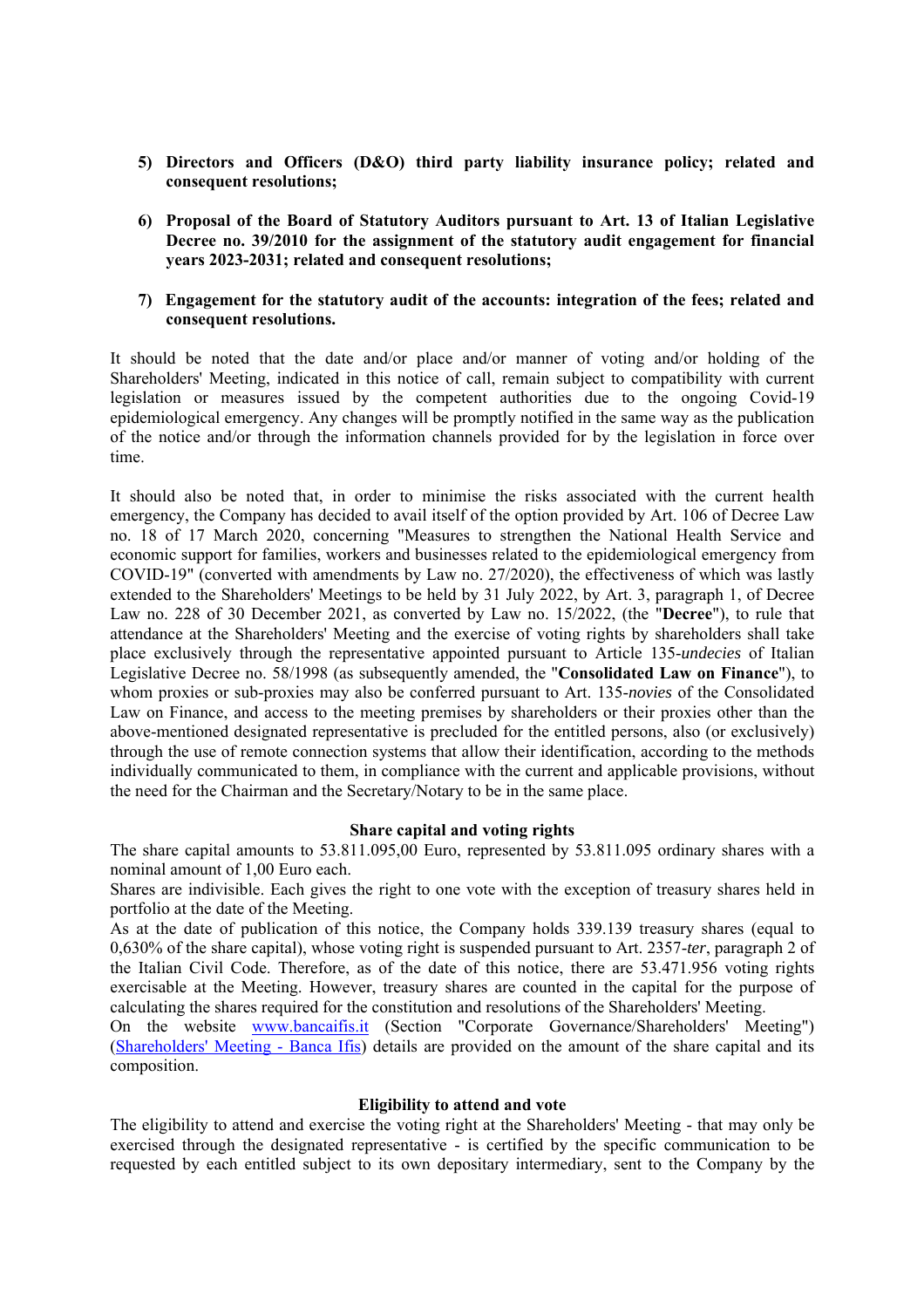authorised intermediary in favour of the subject who has the right to vote, based on the evidence relating to the end of the accounting day of 19 April 2022, the seventh trading day prior to the date set for the Shareholders' Meeting in single call (the "record date").

All crediting or debiting of the accounts subsequent to said date, have no relevance for the right to exercise the right to vote at the Shareholders' Meeting. Those who are found to own the shares only after that date, based on the records made on the accounts, will not be entitled to attend and vote at the Shareholders' Meeting. The communication from the authorised intermediary must be received by Banca IFIS Corporate Affairs, at the registered office, by the end of the third trading day preceding the day set for the Shareholders' Meeting (i.e. by 25 April 2022). However, the right to attend and vote that may only be exercised by means of the designated representative - remains unaffected in case the notice is received by the Company after the above-mentioned deadline, provided that it is received before the beginning of the meeting's single call.

#### **Participation in the meeting by voting by proxy for the Designated Representative**

As allowed by Art. 106 of the Decree, the participation in the Shareholders' Meeting and the exercise of voting rights by those entitled to vote are allowed exclusively through Società per Amministrazioni Fiduciarie "SPAFID" S.p.A. - with registered office in Milan ("**Spafid**") - the shareholders' representative appointed by the Company, pursuant to Art. 135-*undecies* of the Consolidated Law on Finance (the "**Designated Representative**").

The Designated Representative can be granted a proxy pursuant to Art. 135-*undecies* of the Consolidated Law on Finance, without any charge for the delegating party (except for possible mailing costs), with voting instructions on all or some of the proposals on the agenda.

This proxy must be granted by means of the specific proxy form available, together with the relevant instructions for its completion and transmission, on the Company's website (www.bancaifis.it), section "Corporate Governance/Shareholders' Meeting" (Shareholders' Meeting - Banca Ifis).

The proxy must be received, together with a copy of a currently valid identity document of the delegating shareholder or, if the delegating shareholder is a legal entity, of the *pro tempore* legal representative or of another subject with appropriate powers, together with appropriate documentation certifying their qualification and powers, by the Designated Representative, by the end of the second trading day prior to the date of the Shareholders' Meeting (i.e. by 23.59 on 26 April 2022), according to the following alternative procedures: (i) transmission of an electronically reproduced copy (PDF) to the certified e-mail address assemblee2022@pec.spafid.it (subject "Proxy for Banca Ifis 2022 Shareholders' Meeting") from one's own certified e-mail address (or, failing that, from one's own ordinary e-mail address, in which case the proxy with the voting instructions must be signed with a qualified or digital electronic signature); (ii) transmission of the original, by courier or registered letter with return receipt, to the address Spafid S.p.A., Foro Buonaparte n. 10, 20121 Milan (Ref. "Proxy for Banca Ifis 2022 Shareholders' Meeting"), sending in advance an electronically reproduced copy (PDF) by ordinary e-mail to the following address: assemblee2022@pec.spafid.it (subject "Proxy for Banca Ifis 2022 Shareholders' Meeting").

The proxy and the related voting instructions are revocable by the end of the second trading day prior to the date set for the Meeting (i.e. by 26 April 2022) in the manner set forth above for conferral. Proxies have no effect on proposals for which no voting instructions have been provided.

Moreover, the Company specifies that, pursuant to the said Decree, the Designated Representative may also be granted proxies or sub-proxies pursuant to Art. 135-*novies* of the Consolidated Law on Finance, as an exception to Art. 135-*undecies*, paragraph 4, of the Consolidated Law on Finance.

Those who do not intend to make use of the intervention procedure set out in Art. 135-*undecies* of the Consolidated Law on Finance may alternatively participate and exercise their voting right by granting a proxy or sub-proxy to the Designated Representative pursuant to Art. 135-*novies* of the Consolidated Law on Finance, containing voting instructions on all or some of the proposals on the agenda, by using the proxy/sub-proxy form, available on the Company's website (www.bancaifis.it), section "Corporate Governance/Shareholders' Meeting" (Shareholders' Meeting - Banca Ifis).

With regard to the transmission of proxies/sub-proxies, also electronically, the methods described above shall be followed with regard to proxies pursuant to Art. 135-*undecies* of the Consolidated Law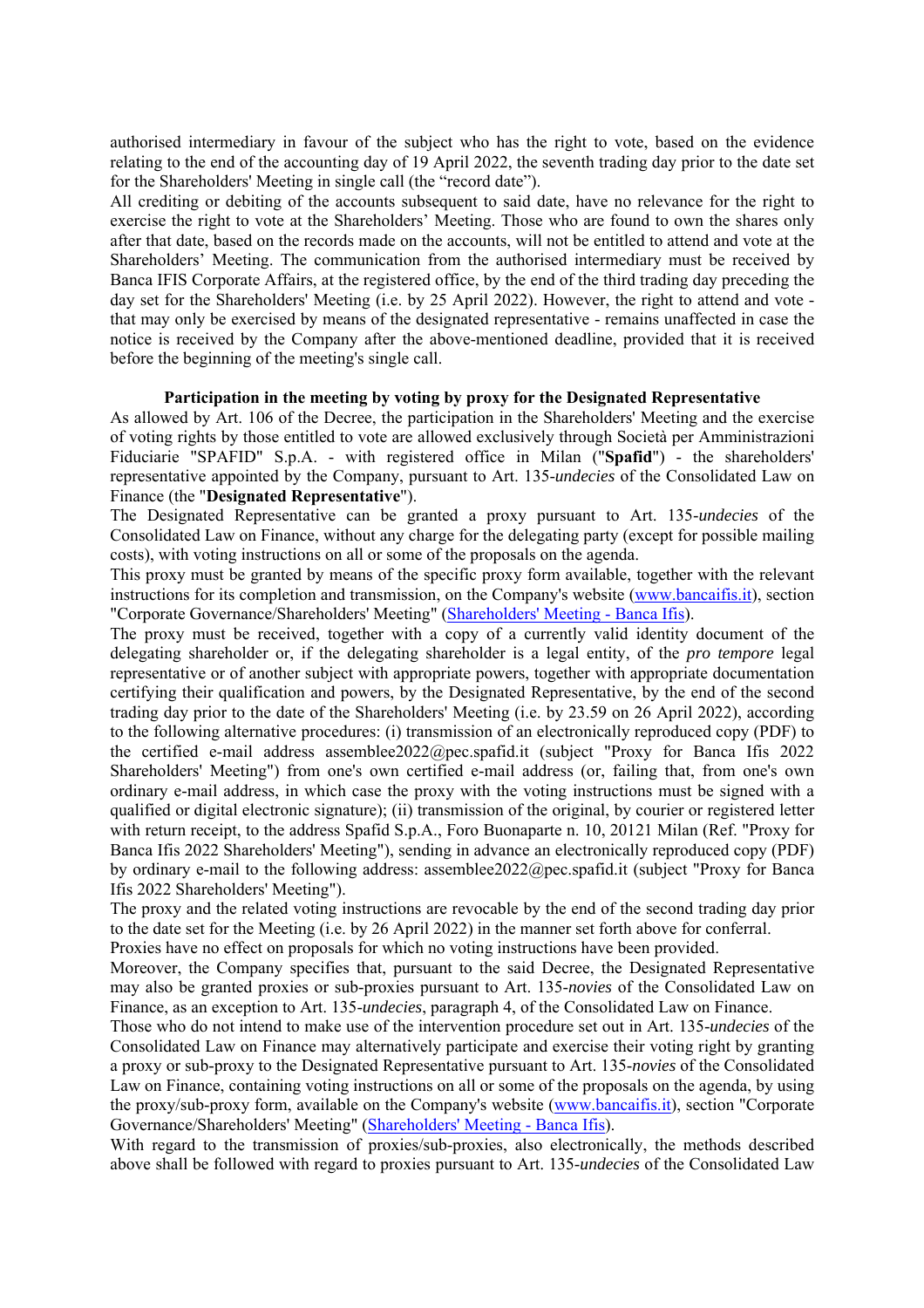on Finance and reported in the proxy form. The proxy must be received by 18.00 on the day preceding the single-call Meeting (i.e. 27 April 2022) and in any case before the meeting starts. By this deadline (i.e. 27 April 2022) the proxy and voting instructions can always be revoked in the same way as they were granted.

For any clarification concerning the granting of proxy to the Designated Representative (and in particular concerning the filling in of the proxy form and the voting instructions and their transmission), Società per Amministrazioni Fiduciarie "SPAFID" S.p.A. can be contacted by e-mail at confidential@spafid.it or by phone at the following numbers  $(+39)$  0280687319 and  $(+39)$ 0280687335 (on working days, from 9.00 to 17.00).

#### **Right to ask questions**

Pursuant to Art. 127-*ter* of the Consolidated Law on Finance, those who have the right to vote may ask questions on the items on the agenda before the Shareholders' Meeting. Applications must be received by Banca IFIS Corporate Affairs, at the registered office, during office hours (9.00-13.30/14.30- 17.00), no later than 19 April 2022 inclusive, the seventh trading day prior to the date set for the Shareholders' Meeting, and may be sent, together with the communication issued by an authorised intermediary certifying the ownership of the shares by the applicant, to the certified e-mail address segreteria@bancaifis.legalmail.it, which also receives ordinary e-mails. In order to facilitate the organisation of the answers, the questions shall contain the reference to the page number of the explanatory report drawn up by the Board of Directors pursuant to Art. 125-*ter* of the Consolidated Law on Finance or any other document made available to the Meeting. Only applications received by the above deadline and strictly pertinent to the items on the agenda will be taken into consideration. Questions duly submitted and received by the above deadline will be answered at the latest within three trading days prior to the Shareholders' Meeting (i.e. by 25 April 2022) by means of publication on the Company's website www.bancaifis.itsection "Corporate Governance/Shareholders' Meeting" (Shareholders' Meeting - Banca Ifis). No response will be due if the information requested is already made available by the Company on its website, in the section "Corporate Governance/Shareholders' Meeting" (Shareholders' Meeting - Banca Ifis), or if the reply has already been published. Questions with the same content may be answered as one. Questions that are not pertinent to the agenda will not be answered.

## **Additions to the agenda and presentation of new resolution proposals**

Pursuant to Art. 126-*bis* of the Consolidated Law on Finance, shareholders that individually or jointly represent at least one fortieth of the share capital may ask, within ten days of publication of this notice of call, to supplement the list of items on the agenda to be discussed, indicating in that request the additional matters proposed; they may also present proposals for resolution on items already on the agenda.

The application, together with the communication certifying the ownership of the shareholding and a copy of an identity document (for natural persons) or of the documentation certifying the relevant powers (for legal entities), must be submitted in writing and delivered to Corporate Affairs, at the registered office of the Bank, during office hours (9.00-13.30/14.30-17.00), or sent by certified e-mail to the address segreteria@bancaifis.legalmail.it, together with the report indicated below as well as the certifications, issued by an authorised intermediary, certifying the possession of at least 2,5% of the capital and indicating the shareholding right that can be exercised.

Supplementation is not permitted for items on which the Shareholders' Meeting resolves, in accordance with the law, on the proposal of the Directors or on the basis of a plan or report prepared by them that is different to those set out in Art. 125-*ter*, paragraph 1, of the Consolidated Law on Finance.

Any additions to the agenda or the presentation of further proposals for resolutions on items already on the agenda will be notified, in the same form prescribed by law for the notice of call, at least fifteen days before the date set for the Meeting (i.e. by 13 April 2022).

Shareholders who request the integration of the list of items to be discussed or submit proposals for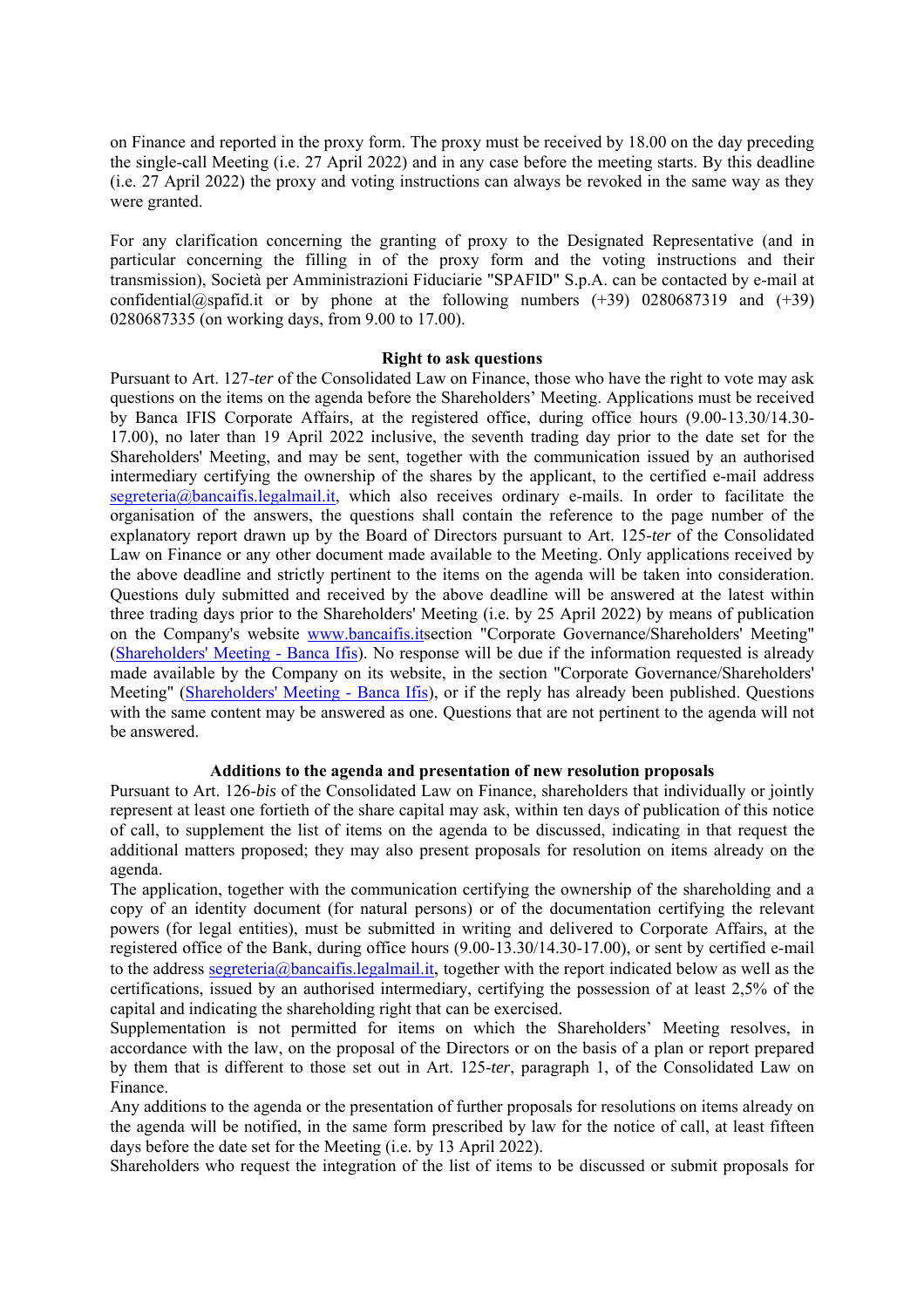resolutions on items already on the agenda shall prepare a report containing the reasons for the proposals for resolutions on the new items they propose to discuss, or the reasons for further proposals for resolutions: this report shall be sent to the Board of Directors by the deadline for submitting the related request, as indicated above. The report will be made available to the public, accompanied by any assessments by the Board of Directors, at the same time as the publication of the notice of supplementation of the agenda or the presentation of further proposals for resolution in the manner prescribed by law.

Given that participation in the Shareholders' Meeting is permitted exclusively through the Designated Representative, for the sole purpose of this Meeting and taking into account the extraordinary circumstances and measures, those who have the right to vote may submit individually to the Company resolution proposals on the items of the agenda - pursuant to Art. 126-*bis*, paragraph 1, penultimate sentence of the Consolidated Law on Finance - well in advance and, in any case, by 13 April 2022. The aforementioned proposals, clearly and completely formulated, must be sent to the Company by the aforementioned deadline in the manner indicated above. These proposals, if any, shall indicate the item on the agenda of the Meeting to which they refer, the text of the proposed resolution and the personal data of the applicant, as well as information concerning the ownership of the shares and the related voting right. In order to allow all shareholders to know the individual proposals that will be submitted and to give their voting instructions to the Designated Representative also on the same, the Company shall publish by 25 April 2022 on its website www.bancaifis.it, section "Corporate Governance/Shareholders' Meeting" (Shareholders' Meeting - Banca Ifis) the aforementioned proposals, reserving the right to verify - for the purpose of publication - their relevance with respect to the items on the agenda, their completeness, their compliance with the applicable regulations, as well as the legitimacy of the proposers.

### **Voting by correspondence or electronic means**

There are no provisions for voting by correspondence or electronic means.

#### **Appointment of the Board of Directors**

The appointment of the Board of Directors shall take place - pursuant to and in accordance with the procedures set out in Art. 11 of the Articles of Association - on the basis of the lists submitted by the shareholders, which may contain names up to the maximum number of Directors provided for by the Articles of Association, i.e. up to a maximum of fifteen candidates, listed in sequential order.

The lists must be submitted by the shareholders, under penalty of forfeiture, to the registered office (for the attention of Corporate Affairs) by the twenty-fifth day prior to the date of the Meeting. Since this term expires on a non-working day (Sunday, 3 April 2022), the deadline for submitting lists is set at the first working day following the twenty-fifth day prior to the date of the Meeting: therefore, lists for the appointment of the Board of Directors may be submitted by the entitled shareholders by Monday, 4 April 2022.

Only those shareholders who, alone or together with other shareholders, can prove that they hold at least 1% of the ordinary shares are entitled to submit lists.

The ownership of the minimum percentage necessary for the submission of lists is determined considering the shares registered in the shareholder's favour on the date on which the lists are filed at the Bank. The ownership of the equity investment held on the day on which the lists are submitted can be certified also after the filing of the lists, provided that at least twenty-one days prior to the date of the meeting - i.e. by Thursday, 7 April 2022 - by transmitting to the Company the required communication by the authorised intermediaries.

Each shareholder may submit or take part in the submission of only one list and each candidate may be included in only one list, under penalty of ineligibility, pursuant to current legislation.

Lists must be supplied complete with:

- information regarding the identity of the shareholders who submitted the lists, indicating the percentage of shares held;

- a declaration by the shareholders other than those who hold, also jointly, a controlling or relative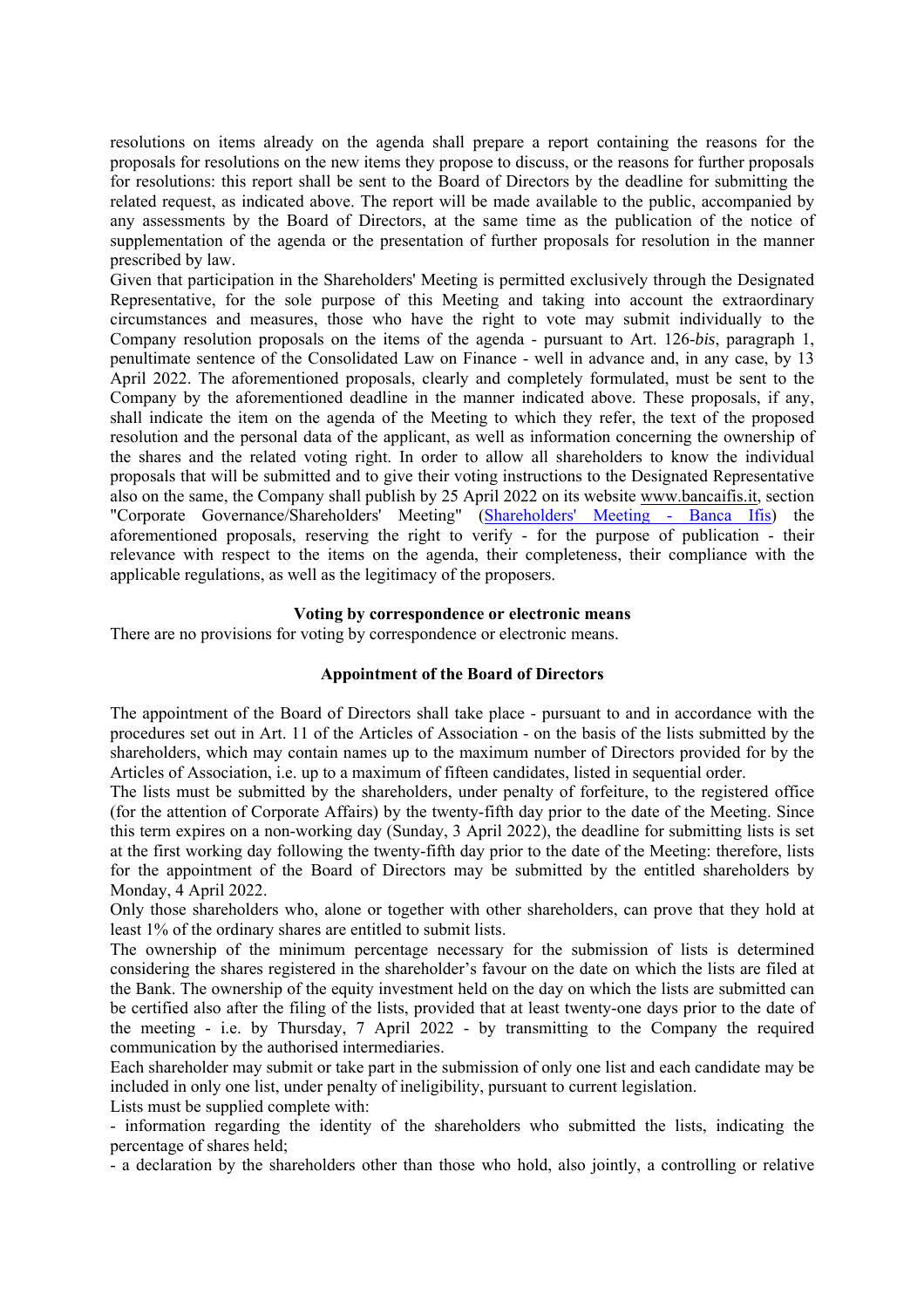majority interest, certifying the absence of relationships with the latter, pursuant to Art. 147-ter of the Consolidated Law on Finance and Art. 144-quinquies of the Regulation adopted by Consob with Resolution no. 11971/1999 (the "**Issuers' Regulation**");

- a complete report on the personal and professional characteristics of the candidates as well as a declaration by the same candidates stating that they meet the requirements set out in the legislation and regulations in force and that they accept the candidature.

Candidates cannot be included on lists if they do not comply with the requirements of integrity, professionalism and independence provided for by Art. 26 of Italian Legislative Decree 385/1993. Each list must also include the following requirements:

- at least a quarter of components (if this ratio is not a whole number, it is rounded down to the lower whole number if the first decimal place is less than or equal to 5; otherwise it is rounded up to the higher whole number) they must meet the independence requirements laid down in the Code of Corporate Governance for Listed Companies approved by the Corporate Governance Committee and promoted by Borsa Italiana S.p.A., and in Art. 148, paragraph 3 of the Consolidated Law on Finance. These candidates must be placed on the list in the first four places in the sequential order;

- a number of candidates belonging to the less represented gender equal to at least one third, except for the lists that present a number of candidates lower than three.

Lists that do not comply with the requirements outlined above shall be deemed not to have been submitted.

In submitting the lists, shareholders are invited to take into account the results of the prior analysis carried out by the Board of Directors of Banca Ifis on the size, composition and functioning of the Board itself, in compliance with the provisions of law and regulations in force and, in particular, the supervisory provisions of the Bank of Italy concerning the organisation and corporate governance of banks. The guidelines that emerged from this analysis on the figures whose presence on the Board is considered appropriate are contained in the Document on the "Optimal qualitative and quantitative composition of the Board of Directors of Banca Ifis". The document is available on the website www.bancaifis.it "Corporate Governance/Shareholders' Meeting/Ordinary Shareholders' Meeting of 28 April 2022" section.

The lists will be made available to the public at the registered office, at the market management company and on the website www.bancaifis.it by Thursday, 7 April 2022.

Each person entitled to vote may vote for only one list pursuant to the Articles of Association.

For more information on the procedures for the appointment of the Board of Directors, reference should be made to the provisions contained in Article 11 of the Articles of Association, to the Bank's website and to the Board of Directors' explanatory report on the items on the agenda of the Shareholders' Meeting, which will be available on the website within the terms required by law.

## **Appointment of the Board of Statutory Auditors**

The Board of Statutory Auditors shall be appointed, pursuant to and in accordance with the procedures set out in Art. 21 of the Articles of Association, on the basis of lists submitted by the shareholders, in which the candidates shall be listed in sequential order and in a number not exceeding the members to be elected (three Standing Auditors and two Alternate Auditors). The list shall include two sections: one for the candidates to the office of standing auditor, and one for the alternate auditor candidates.

The lists must be submitted by the shareholders, under penalty of forfeiture, to the registered office (for the attention of Corporate Affairs) by the twenty-fifth day prior to the date of the Meeting. Since this term expires on a non-working day (Sunday, 3 April 2022), the deadline for submitting lists is set at the first working day following the twenty-fifth day prior to the date of the Meeting: therefore, lists for the appointment of the Board of Statutory Auditors may be submitted by the entitled shareholders by Monday, 4 April 2022.

Only those shareholders who, alone or together with other shareholders, can prove that they hold at least 1% of the ordinary shares are entitled to submit lists.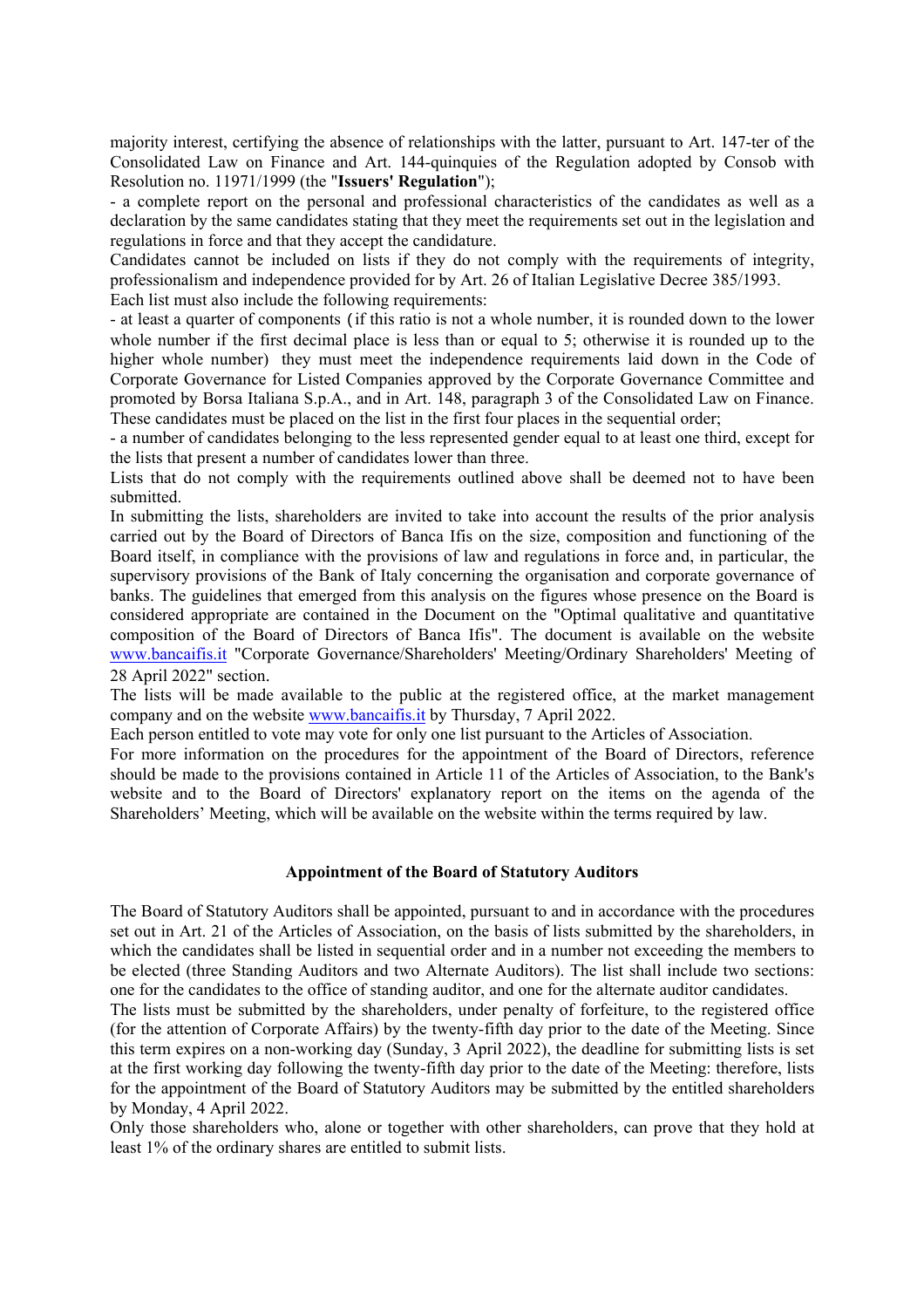The ownership of the minimum percentage necessary for the submission of lists is determined considering the shares registered in the shareholder's favour on the date on which the lists are filed at the Bank. The ownership of the equity investment held on the day on which the lists are submitted can be certified also after the filing of the lists, provided that at least twenty-one days prior to the date of the meeting - i.e. by Thursday, 7 April 2022 - by transmitting to the Company the required communication by the authorised intermediaries.

Each shareholder may submit or take part in the submission of only one list and each candidate may be included in only one list, under penalty of ineligibility, pursuant to current legislation.

Lists must be supplied complete with:

- information regarding the identity of the shareholders who submitted the lists, indicating the percentage of shares held;

- a declaration by the shareholders other than those who hold, also jointly, a controlling interest or a relative majority, certifying the absence of relationships of connection as provided for by Art. 144 *quinquies* of the Issuers' Regulation with the latter, as well as other significant relationships;

- a complete report on the personal and professional characteristics of the candidates as well as a declaration by the same candidates stating that they meet the requirements set out in by the law and that they accept the candidature.

Candidates who already hold positions as auditor in five other listed companies or who do not comply with the requirements of integrity, professionalism and independence set out in the applicable legislation and regulations, or who fall within the cases described in Art. 148, paragraph 3 of the Consolidated Law on Finance, cannot be included on the lists.

Each list shall contain at least one candidate for the office of Standing Auditor and at least one candidate for the office of Alternate Auditor belonging to the less represented gender. This requirement does not apply to lists with fewer than three candidates.

Outgoing auditors may be re-elected.

In submitting the lists, shareholders are invited to take into account the results of the prior analysis carried out by the Board of Statutory Auditors of Banca Ifis on the size, composition and functioning of the Board itself, in compliance with the provisions of law and regulations in force and, in particular, the supervisory provisions of the Bank of Italy concerning the organisation and corporate governance of banks. The guidelines that emerged from this analysis on the figures whose presence on the Board is considered appropriate are contained in the Document on the "Optimal qualitative and quantitative composition of the Board of Statutory Auditors of Banca Ifis". The document is available on the website www.bancaifis.it "Corporate Governance/Shareholders' Meeting/Ordinary Shareholders' Meeting of 28 April 2022" section.

The lists will be made available to the public at the registered office, at the market management company and on the website www.bancaifis.it by Thursday, 7 April 2022.

Each person entitled to vote may vote for only one list pursuant to the law and the Articles of Association.

For more information on the procedures for the appointment of the Board of Statutory Auditors, reference should be made to the provisions contained in Article 21 of the Articles of Association, to the Bank's website and to the Board of Directors' explanatory report on the items on the agenda of the Shareholders' Meeting, which will be available on the website within the terms required by law.

## **Documentation**

The following are made available to shareholders at the registered office and on the website www.bancaifis.it section "Corporate Governance/Shareholders' Meeting" (Shareholders' Meeting - Banca Ifis): the documents and information pursuant to Art. 125-quater of the Consolidated Law on Finance.

The documentation relating to this Shareholders' Meeting, including the Directors' Explanatory Report on the proposals concerning the items on the agenda pursuant to Art. 125-*ter* of the Consolidated Law on Finance, will be made available to the public by the legal deadlines at the Company's registered